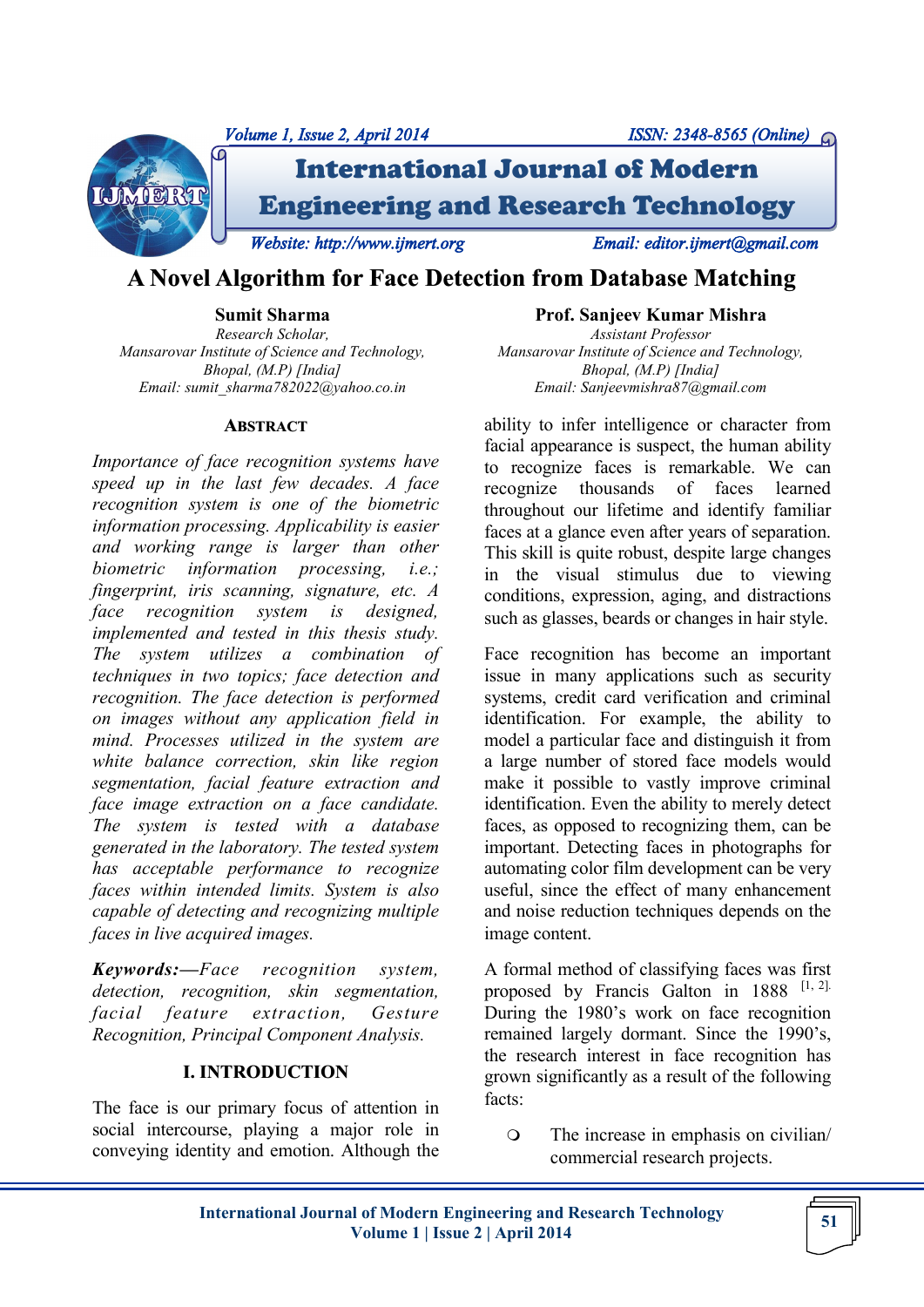- The re-emergence of neural network classifiers with emphasis on real time computation and adaptation,
- The availability of real time hardware
- The increasing need for surveillance related applications due to drug trafficking, terrorist activities, etc.

Although it is clear that people are good at face recognition, it is not at all obvious how faces are encoded or decoded by the human brain. Developing a computational model of face recognition is quite difficult, because faces are complex, multi-dimensional visual stimuli. Therefore, face recognition is a very high level computer vision task, in which many early vision techniques can be involved. The first step of human face identification is to extract the relevant features from facial images. Research in the field primarily intends to generate sufficiently reasonable familiarities of human faces so that another human can correctly identify the face. The question naturally arises as to how well facial features can be quantized. If such a quantization if possible then a computer should be capable of recognizing a face given a set of features. Investigations by numerous researchers  $[3, 4, 5]$ over the past several years have indicated that certain facial characteristics are used by human beings to identify faces.

There are three major research groups which propose three different approaches to the face recognition problem. The largest group  $[6, 7, 8]$ has dealt with facial characteristics which are used by human beings in recognizing individual faces. The second group  $[9, 10, 11, 12, 13]$ performs human face identification based on feature vectors extracted from profile silhouettes. The third group  $[14, 15]$  uses feature vectors extracted from a frontal view of the face. Although there are three different approaches to the face recognition problem, there are two basic methods from which these three different approaches arise.

The first method is based on the information theory concepts, in other words, on the principal component analysis methods. In this approach, the most relevant information that best describes a face is derived from the entire face image. Based on the Karhunen-Loeve expansion in pattern recognition, M. Kirby and L. Sirovich have shown that [6, 7] any particular face could be economically represented in terms of a best coordinate system that they termed "eigenfaces". These are the eigenfunctions of the averaged covariance of the ensemble of faces. Later, M. Turk and A. Pentland have proposed a face recognition method [16] based on the eigen faces approach.

The second method is based on extracting feature vectors from the basic parts of a face such as eyes, nose, mouth, and chin. In this method, with the help of deformable templates and extensive mathematics, key information from the basic parts of a face is gathered and then converted into a feature vector. L. Yullie and S. Cohen  $\begin{bmatrix} 17 \end{bmatrix}$  played a great role in adapting deformable templates to contour extraction of face images.

# **II. PRINCIPAL COMPONENT ANALYSIS**

Principal component analysis (PCA) is a standard tool in modern data analysis - in diverse fields from neuroscience to computer graphics - because it is a simple, nonparametric method for extracting relevant information from confusing datasets. With minimal effort PCA provides a roadmap for how to reduce a complex data set to a lower dimension to reveal the sometimes hidden, simplified structures that often underlie it  $[6]$ .

It is a way of identifying patterns in data, and expressing the data in such a way as to highlight their similarities and differences. Since patterns in data can be hard to find in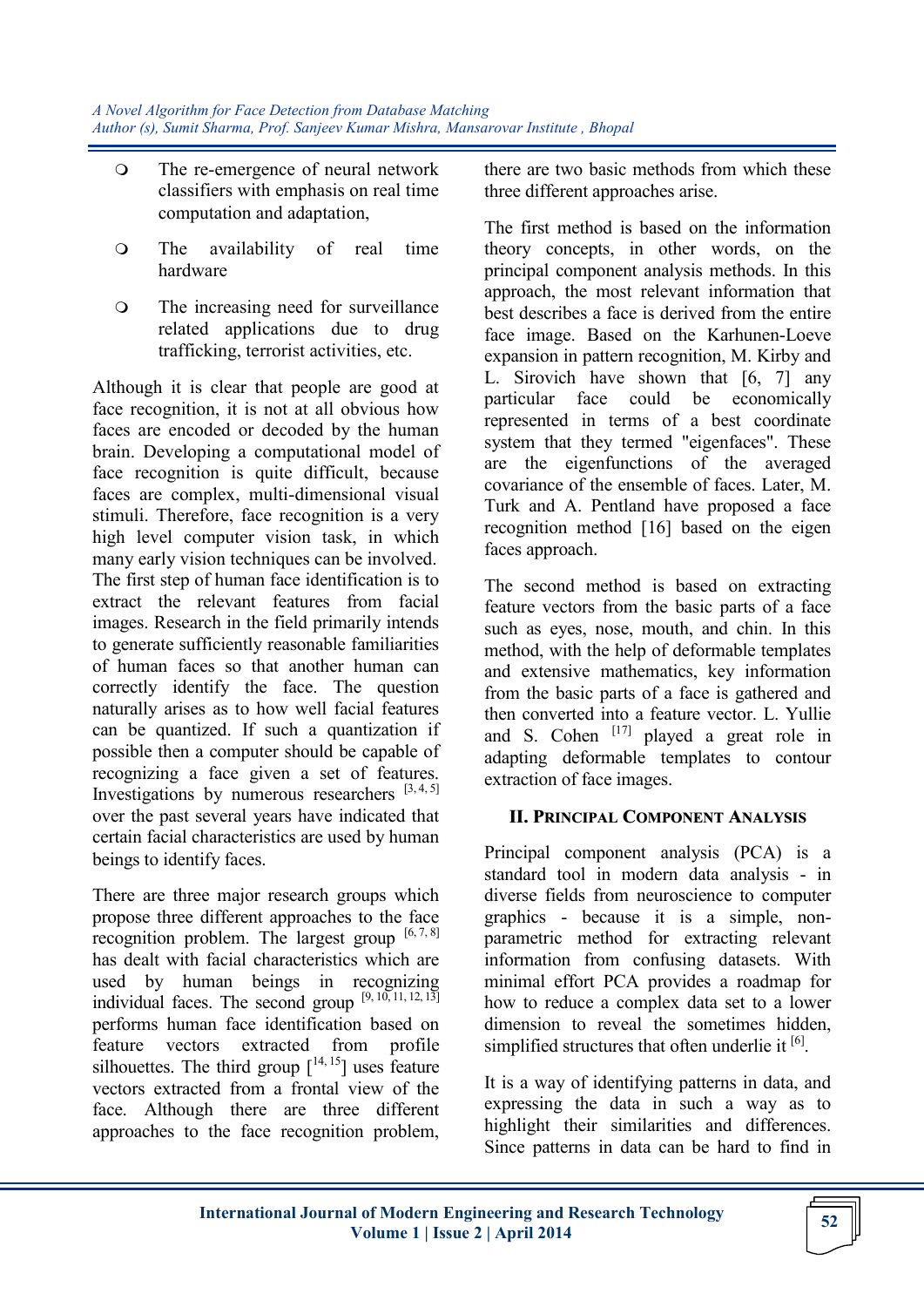data of high dimension, where the luxury of graphical representation is not available, PCA is a powerful tool for analyzing data. The other main advantage of PCA is that once you have found these patterns in the data, and you compress the data, i.e. by reducing the number of dimensions, without much loss of information. This technique used in image compression.

PCA is a rather general statistical technique that can be used to reduce the dimensionality of the feature space. The idea behind PCA is quite old. Pearson first introduced it in 1901 as linear regression. Hotelling then proposed it for the purpose of revealing the correlation structures behind many random variables. During the 1940s, Karhunen and Loeve independently extended it into a continuous version by using K-L Transform (KLT).

Given a set of training objects represented by their feature vectors,  $x_i(1 \le i \le M)$ , where M is the number of samples, the training set can be written as

$$
\mathbf{x}_m = \frac{1}{M}\sum_{i=1}^{M}\mathbf{x}_i
$$

$$
\mathbf{R}_{\mathbf{x}} = \frac{1}{M}\sum_{i=1}^{M}(\mathbf{x}_i - \mathbf{x}_m) \left(\mathbf{x}_i - \mathbf{x}_m\right)^T
$$

The mean vector is a column vector and the covariance matrix is a real symmetric square matrix of size N by N, where N is the length of the feature vector. T defines the transpose of a matrix..The training set X corresponds to a cluster of data points in an N dimensional feature space. There exists redundancy in the feature space since the features, i.e. the dimensions, are not independent of each other. By PCA we can eliminate the redundancy by transforming the original feature space into a so-called PC space in terms of Principal Components (PCs). The transformation is an orthogonal, linear procedure, formalized in the following way:

 $\mathbf{v} = \mathbf{W}^{\mathrm{T}} \mathbf{x}$ 

Where y is the new feature vector in the PC space, and W is defined as follows:

 $W = [e_1, e_2, ..., e_N]$ 

 $e_1$  is the ith Principal Component (PC), or the orthonormal basis, of the feature space. All PCs have to be normalized, that is,  $e_1^Te_1 = I$ . The dimensionality of the PC space is still N, the same as that of the original feature space. However, the correlation between the features disappears. Thus by the transformation we map a feature vector from the original feature space into the PC space as a single isolated point where the basis are independent from each other.

No information is lost during this transformation. The original feature vector can be fully reconstructed using the transpose of the PCs:

$$
\mathbf{x}' = \mathbf{W}\mathbf{y} = \mathbf{W}\mathbf{W}^T\mathbf{x}
$$

Where  $\mathbf{x}'$  is the reconstructed image. Since there is no loss of information,  $\mathbf{x}' = \mathbf{x}$ . The question is now how to find the PCs? Various methods have been developed. For example simple neural network architectures have been suggested for recursively estimating the subsets of the PCs. However, the most widely used method is to take advantage of the covariance matrix of the feature values of the training set and solve the eigenvalue decomposition problem. Given the mean vector  $\mathbf{x}_m$  and the covariance matrix  $\mathbf{R}_x$  of a set of training samples, the eigenvalue decomposition problem is to find the solution for the following equation:

## $R_xe_1 = \alpha_1e_1$

Where,  $\alpha_1$  is the eigenvalue corresponding to the ith PC. This solution can be found by solving its characteristic equation. Since  $\mathbf{R}_{\mathbf{x}}$  is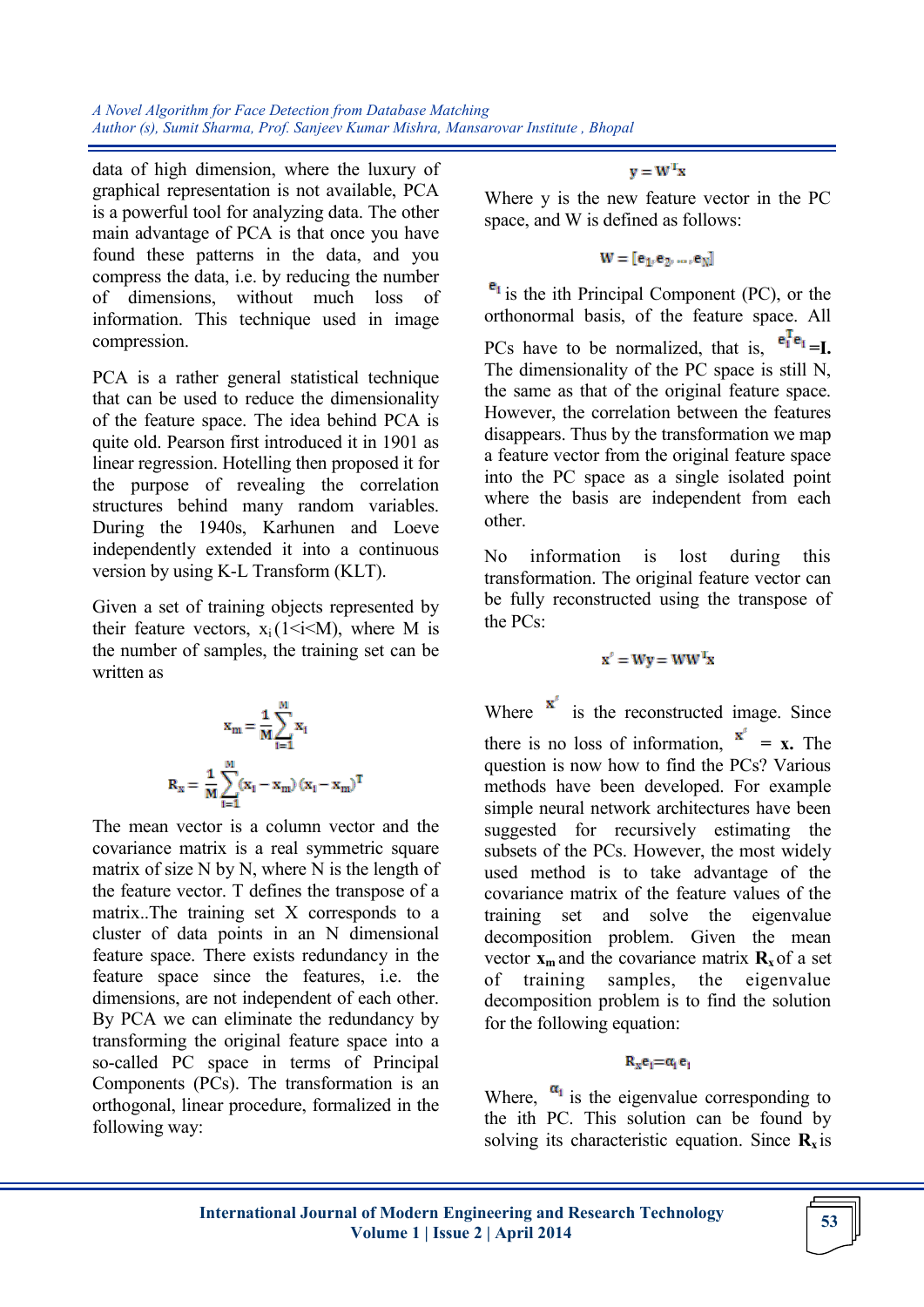positive, all eigenvalues would be nonnegative real numbers.

For an N by N covariance matrix, N eigenvalues and N PCs exist. In the PC space, the data lies on a low dimensional subspace because of the correlation between the features, i.e. the data variation focuses only on some of the dimensions while the variation along the remaining dimensions is almost zero. Given the fact that each eigenvalue represents the data variation along its PC, those eigenvalues corresponding to the small data variation are close to zero. If we arrange the eigenvalues in decreasing order, **y** can be represented in acompact way by maintaining only the PCs corresponding to the first few largest eigenvalues while ignoring the rest. That is, the feature vector y is computed in the following reduced way:

$$
\mathbf{y} = \mathbf{W}_c^T \mathbf{x} = [\mathbf{e}_1, \dots, \mathbf{e}_k]^T \mathbf{x}
$$

Where,  $W_c$  is the matrix that contains only the first K PCs. K is the number of PCs that are retained and  $e_1$  is the largest eigenvalue,  $e_2$  is the second largest eigenvalue, and so on. Usually  $K<\infty$ , and the dimensionality is reduced from N to K. The reconstruction of the original feature vector is given by:

$$
\mathbf{x}' = \mathbf{W}_{c} \mathbf{y} = [\mathbf{e}_1, \ldots, \mathbf{e}_k] [\mathbf{e}_1, \ldots, \mathbf{e}_k]^T \mathbf{x}
$$

## **IV. IMPLEMENTATION AND RESULTS**

Database of eight test images of 80x60 pixels has been taken under consideration. Similarly, Database containing the concerned people in different gesture has been developed.





*Figure 1:-Eight Test Image for facial matching*

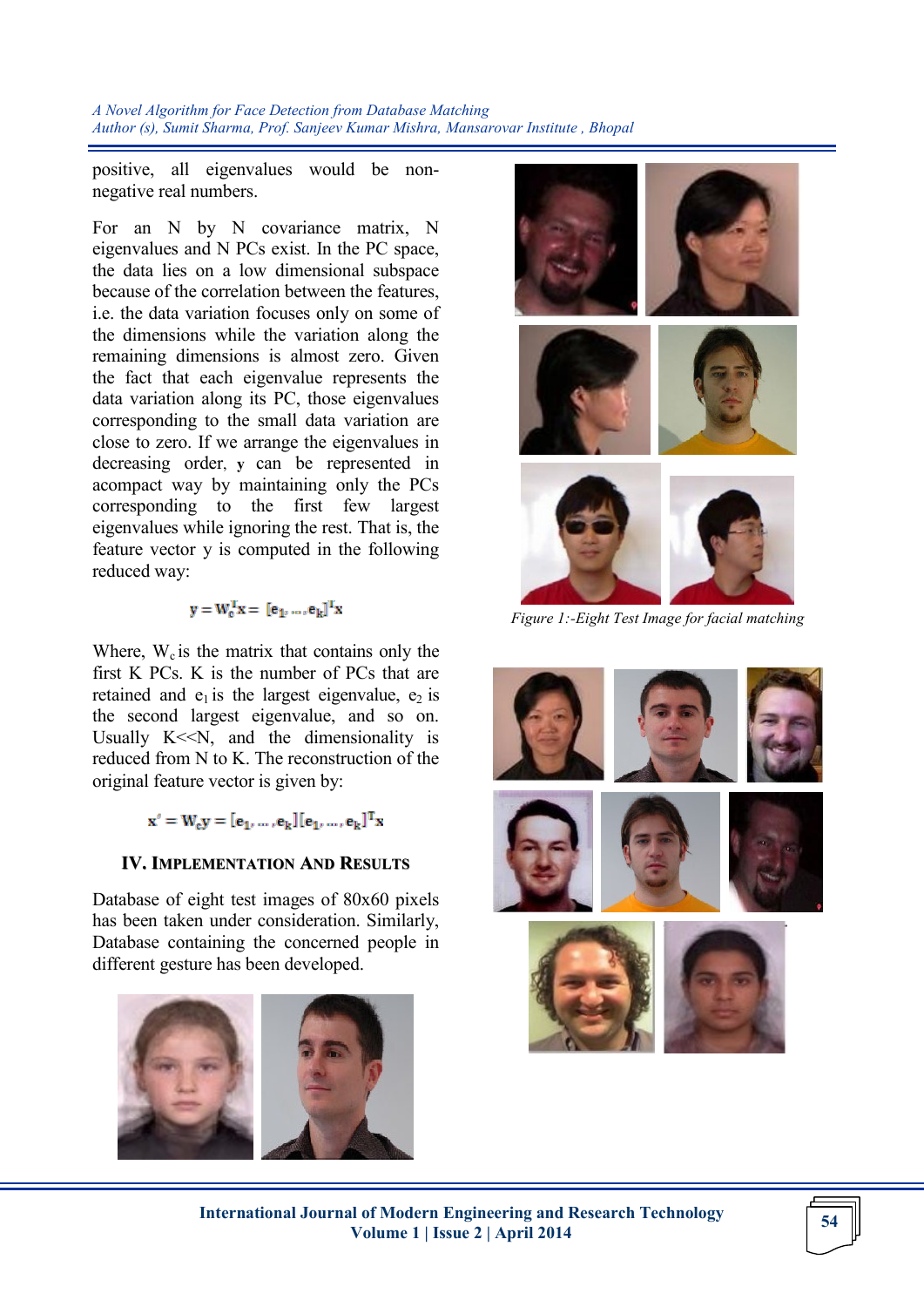

*Figure 2:-Database of ten images for test image matching*





Cantured Face

*Figure 4:- Result 2*

Matched Face from DataBase







*Figure 5:- Result 3*





*Figure 6:- Result 4*



*Figure 7:- Result 5*

The procedure of matching faces by this algorithm is as follows:-

 In the first step user selects a training image from the database of test

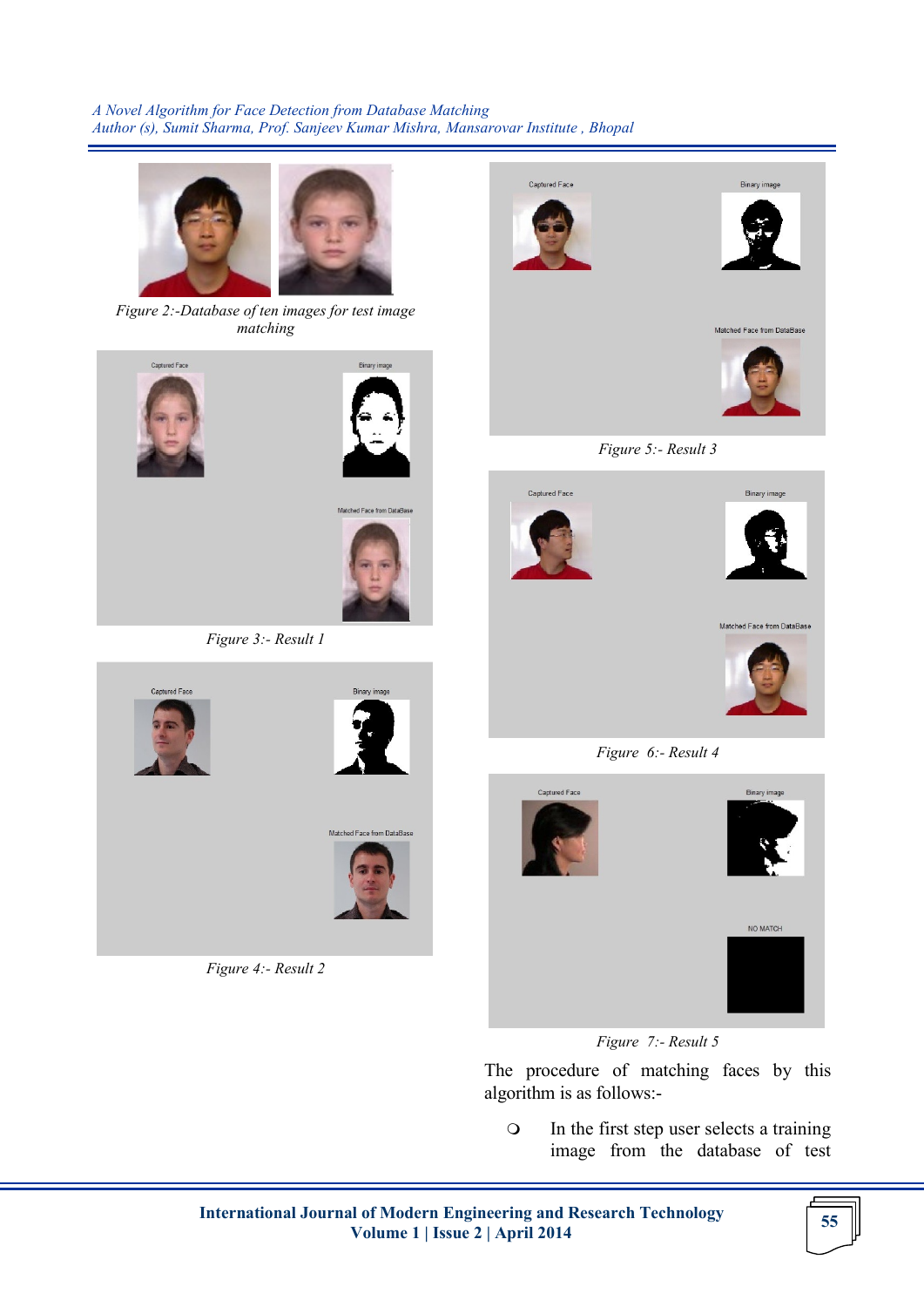images.

- In second step, after running the algorithm, it extracts the feature all details of the image, like colour tone, gesture, contrast, position of face part etc.
- In the third step, the binary image based on extracted inmoamation is generated.
- In the fourth step, the algorithms search for the matching image from the database of different images. Depending upon the parameters like threshold variation from 10-100 the selection detepnds.
- These steps can be understood by the obtained results figure-1 to figure-5. As it can be seen that in first four results a face from database is matched corresponding to test image. The reason is in the test images taken in the first four observations have clear recognition of facial details. But in the fifth observation the test image is side view and one can extract minimal facial details. As a result in constructed binary image because of the unavailability of required details the result was no face matched.

# **VIII. CONCLUSION**

The results can be altered by varying the threshold for 10 to 100. This variation declares the selectivity of user on the basis of details of images. More harsh the threshold would be precise would be the result. Future scope of this work is next the system can be developed with webcam and an android device. This system could be useful for a deaf and dumb person carrying an android device or a system connected with webcam. Database of sign gesture is stored into binary form of size 60X80 pixels so that it takes less time and memory space during pattern recognition.

## **REFERENCES:**

- [1] F. Galton, "Personal identification and description 1,1 Nature, pp.173- 177,21 June1988
- [2] Sir Francis Galton, Personal identification and description-II", Nature 201-203, 28 June 1988
- [3] Goldstein, A. J., Harmon, L. D., and Lesk, A. B., Identification of human faces", Proc. IEEE 59, pp. 748-760, (1971).
- [4] Haig, N. K., "How faces differ a new comparative technique", Perception 14, pp. 601-615, (1985).
- [5] Rhodes, G., "Looking at faces: Firstorder and second order features as determinants of facial appearance", Perception 17, pp. 43-63, (1988).
- [6] Kirby, M., and Sirovich, L., "Application of the Karhunen-Loeve procedure for the characterization of human faces", IEEE PAMI, Vol. 12, pp. 103-108, (1990).
- [7] Sirovich, L., and Kirby, M., "Lowdimensional procedure for the characterization of human faces", J. Opt. Soc. Am. A, 4, 3, pp. 519-524, (1987).
- [8] Terzopoulos, D., and Waters, K., "Analysis of facial images using physical and anatomical models", Proc. 3rd Int. Conf. on Computer Vision, pp. 727-732, (1990).
- [9] Manjunath, B. S., Chellappa, R., and Malsburg, C., "A feature based approach to face recognition", Trans. of IEEE, pp. 373-378, (1992).